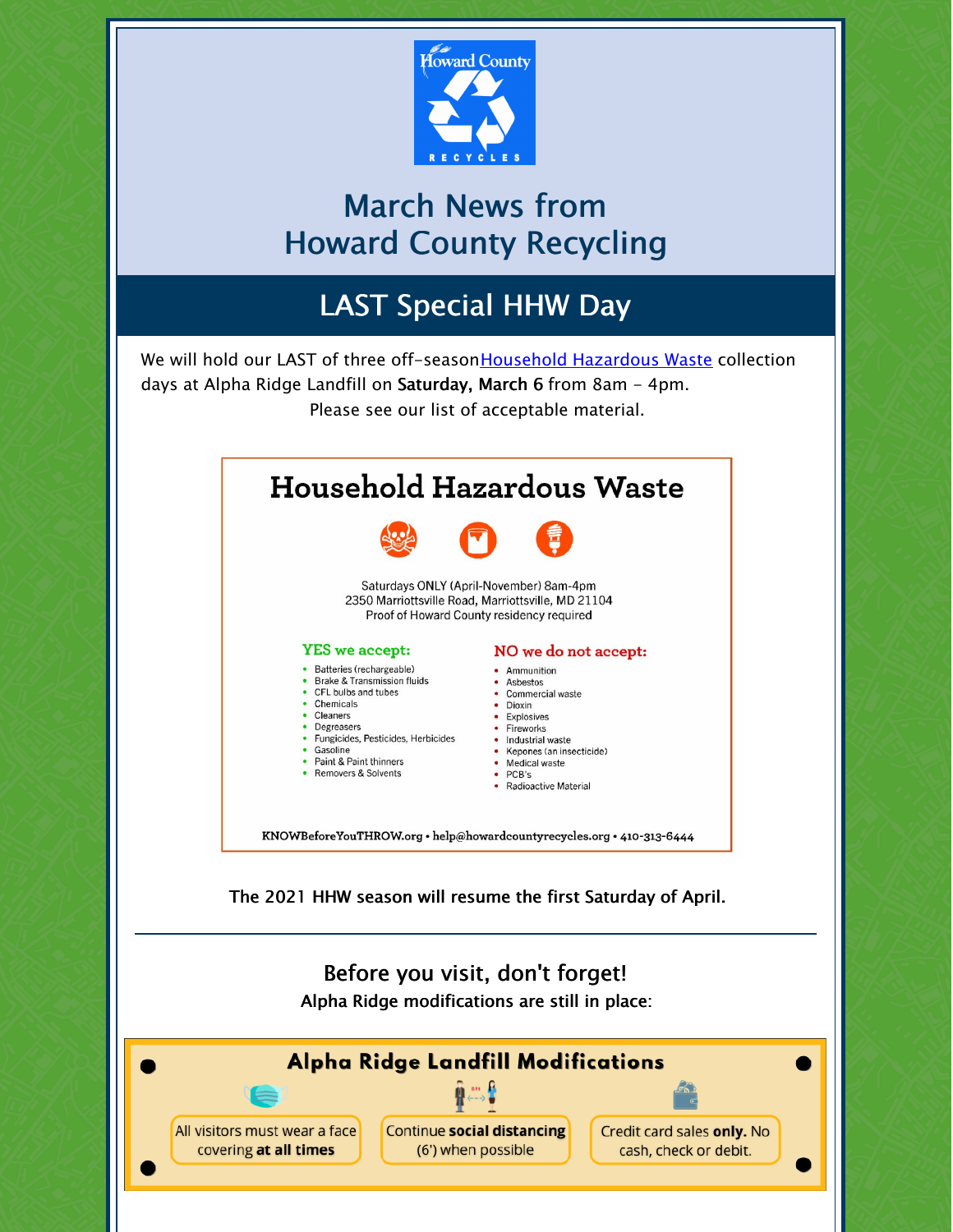Visit our **[website](https://www.howardcountymd.gov/Departments/Public-Works/Bureau-Of-Environmental-Services/Alpha-Ridge-Landfill)** for up-to-date information.

### GreenFest 2021

# **SAVE THE DATE!**

Saturday, April 10 . 10:00am - 3:00pm **Howard Community College HCGreenfest.org** 

2021 "mini"

ward County<br> **een** est

Howard County

**Native Plant Sale • Shredding Rain Barrel Giveaway Tree Planting** Virtual Workshops & Activities @ HCGreenFest.org

With the safety of Howard Community College students, staff, vendors, participants and volunteers, the decision has been made to hold a very scaled back hybrid event this year. Please check our [website](https://www.howardcountymd.gov/Departments/County-Administration/Community-Sustainability/GreenFest) for more information.

# Yard Trim Resumes March 29



Starting Monday, March 29, curbside yard trim collection will resume for residents in yard trim collection areas.

During curbside yard trim season, Howard County will collect yard trim items ONLY on scheduled yard trim collection days. For collection rules please see our [website](https://www.howardcountymd.gov/Departments/Public-Works/Bureau-Of-Environmental-Services/Curbside-Collections#Yard-Trim-66).

## Bike Recycling

#### Do you have a bicycle gathering dust?



Give your old bike new life!

Since 2017, we've rehomed nearly 6,000 bikes through our local partnership with the Glenwood Lions, Bikes for the [World](https://www.bikesfortheworld.org/), and Free Bikes 4 Kids. This [collaboration](https://fb4kmaryland.org/) provides bikes to the local community and countries around